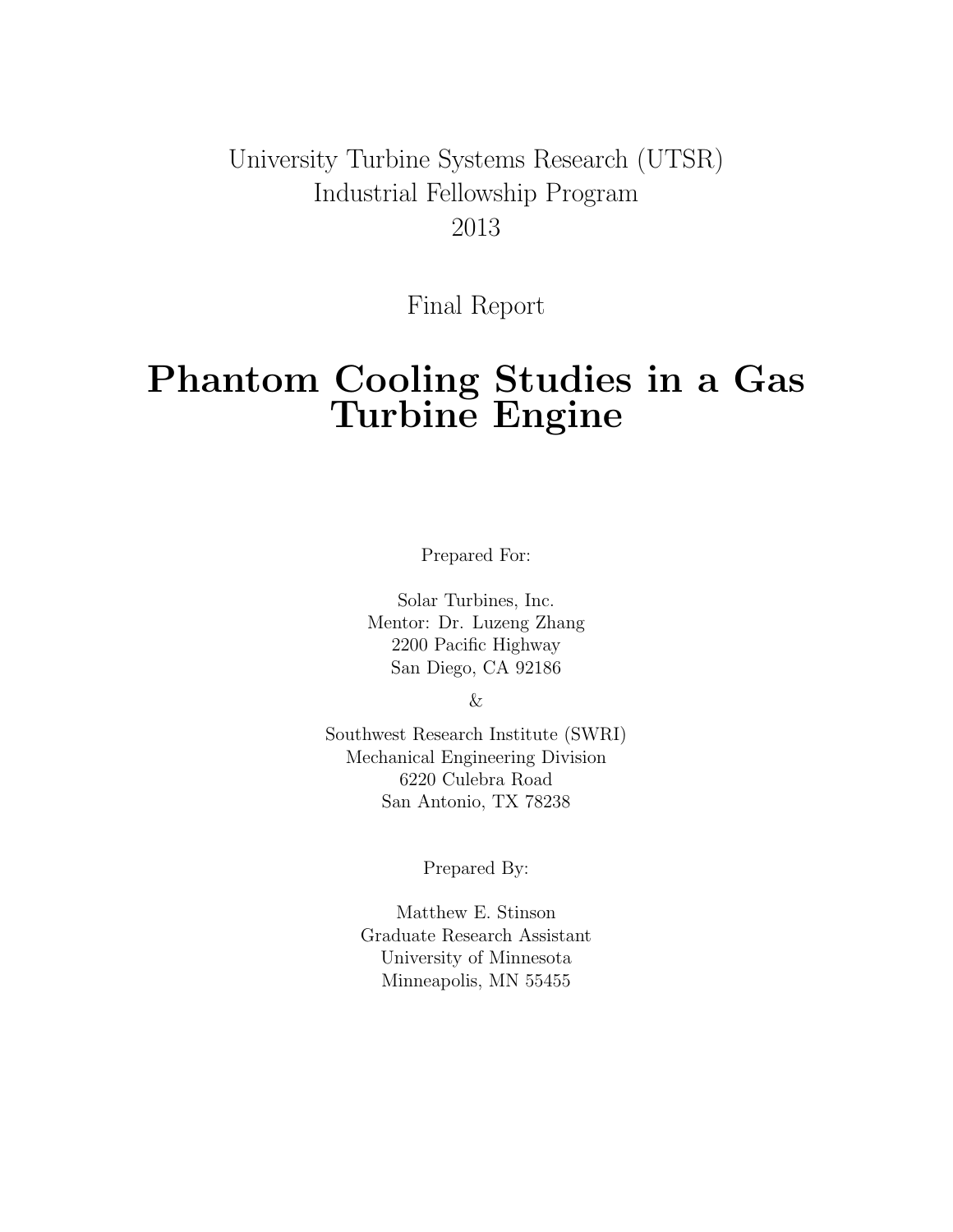## 1 Introduction

In modern gas turbine engines, high combustor exit temperatures are used to increase engine power output and engine thermal efficiency. However, at these higher temperatures, turbine blades and vanes are more prone to failure. Film-cooling is used to protect the turbine surfaces and prevent failure due to the extreme thermal conditions. In film-cooling, cool air is bled from the compressor stage and is discharged through the turbine walls that are to be cooled. This air forms an insulating layer along the turbine walls that protects against the hot mainstream fluid. In general, the cool air is discharged at or directly upstream of the surfaces that are to be cooled. However, this coolant has the potential to cool secondary, potentially unintended, surfaces. This cooling effect is referred to as phantom cooling, in which film coolant cools secondary surfaces. Some examples of phantom cooling are as follows: (1) First stage vane coolant cooling the downstream first stage blade surfaces, (2) First stage blade coolant cooling the downstream second stage vane surfaces, (3) Vane or blade surface coolant cooling the adjacent endwall surface, and (4) Endwall surface coolant cooling the adjacent vane or blade surfaces.

In the film-cooling literature, there are few studies on phantom cooling. It is usually assumed to be an insignificant effect, so it is usually ignored in the design of a turbine cooling scheme. However, with continual advances and optimizations in turbine cooling, previously less important considerations are becoming more important to fully optimize turbine cooling. Therefore, more attention is being paid towards previously ignored or neglected cooling considerations such as phantom cooling.

In this report, two phantom cooling studies are discussed. The first study is on cooling air discharged from the vane surface which cools the adjacent endwall surface. This study is experimental and uses the pressure sensitive paint (PSP) technique to analyze the phantom cooling effect. Additionally, due to PSP measurement challenges at high mainflow temperatures, an overhaul of the wind tunnel facility is planned in order to cool the mainflow air. The second study is on cooling air discharged from a first stage vane surface which cools the downstream surface of a first stage blade. This study uses computational fluid dynamics (CFD) to predict the phantom cooling effect.

## 2 PSP Study

The pressure sensitive paint (PSP) technique is used to study the phantom cooling effect on the endwall surface with coolant discharged from the adjacent vane surfaces.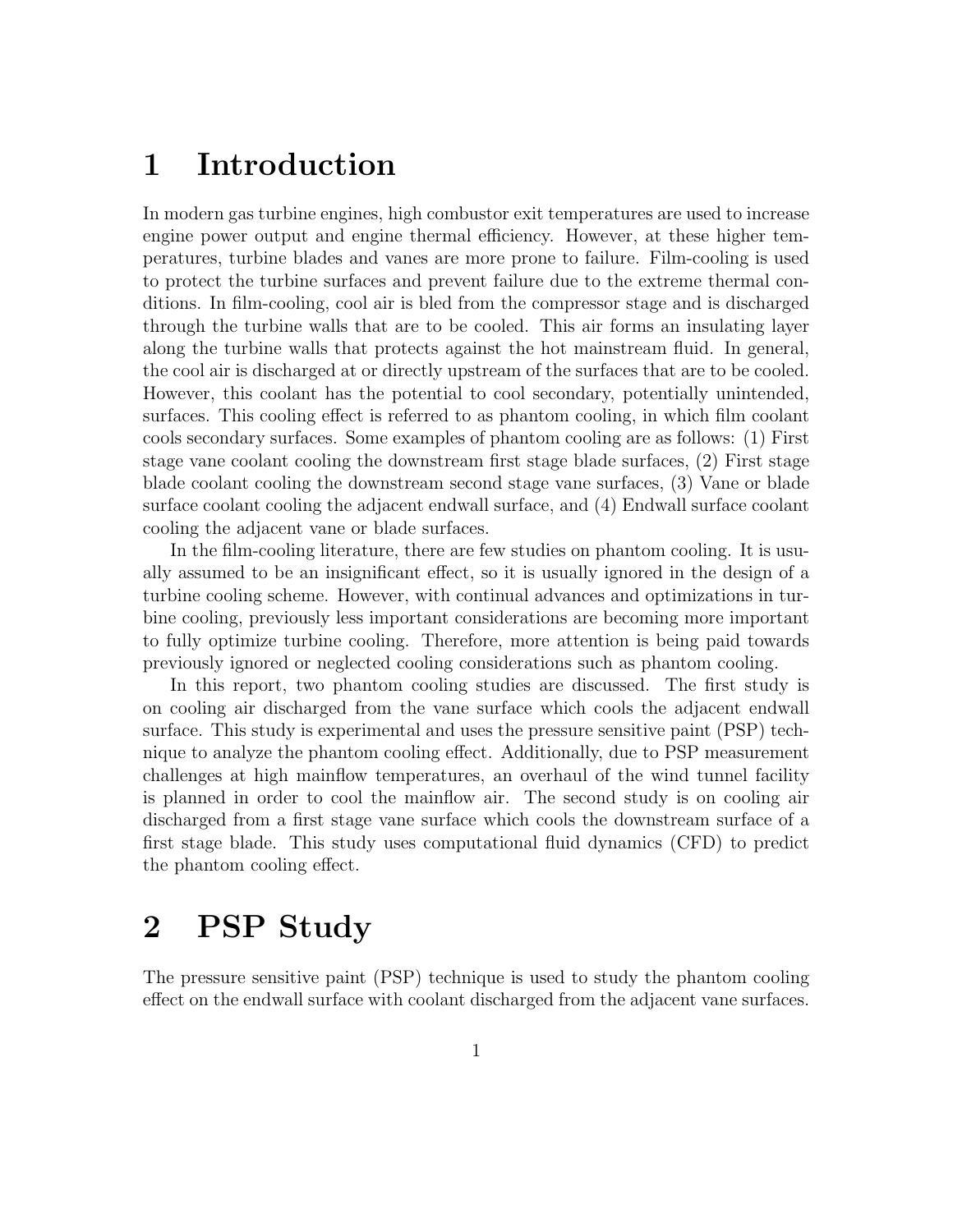The airfoil shape used in this study is representative of a typical, high-performance, modern first stage vane design. The scaled cascade facility at Solar Turbine Incorporated will be used for this study. In the tunnel, a single passage on the cascade is painted with pressure sensitive paint, which is where the adiabatic wall effectiveness for the phantom cooling will be determined. A parametric study was performed with the following parameters as variables: (1) the mass flow ratio (MFR), (2) the distance between the endwall and the first hole on the vane surface (the first pitch), (3) the injection angles on the vanes, and (4) the vane injection locations (pressure side, suction side, or both sides).

### 2.1 Theory

Pressure sensitive paint is comprised of an oxygen permeable binder that contains fluorescent molecules. When incident light at a specific wavelength is directed to the pressure sensitive paint, the luminescent molecule fluoresces. The intensity of



Figure 2.1: A pressure sensitive paint detection system.

the fluorescence varies with the partial pressure and temperature of local oxygen molecules. In practice, the light intensity is calibrated against both temperature and pressure in a form such as in equation (2.1).

$$
\frac{I_{ref}}{I} = A(T) + B(T)\left(\frac{P}{P_{ref}}\right) + C(T)\left(\frac{P}{P_{ref}}\right)^2 + \dots
$$
\n(2.1)

Finally, during the actual experiment, the camera will return the luminescent intensity values locally as a function of position. These light intensity values can be related to the local partial pressure of oxygen by the calibration.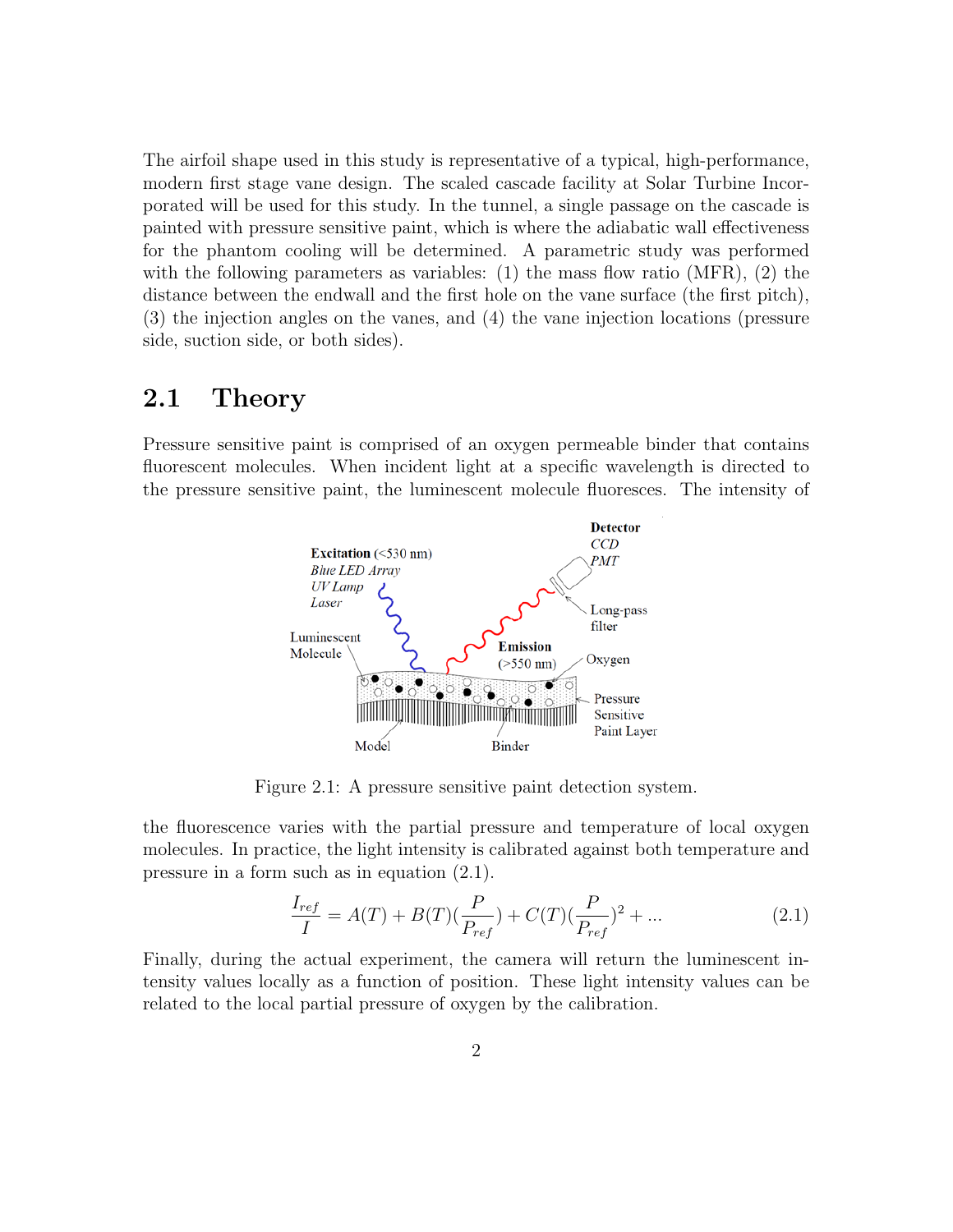To determine the adiabatic wall effectiveness from local partial pressure values of oxygen, the heat-mass transfer analogy is utilized. Two experiments are performed: one with air as the "coolant," and the other with nitrogen as the "coolant." The significance of the nitrogen case is that the concentration of oxygen is zero, so the adiabatic wall effectiveness simplifies to equation (2.2).

$$
\eta = 1 - \frac{(P_{O_2})_{N_2 \text{ injection}}}{(P_{O_2})_{air \text{ injection}}}
$$
\n(2.2)

### 2.2 Test Facility

The experiments are performed in a high-performance compressible flow wind tunnel detailed in figure 2.2. Outdoor air is drawn in through a inlet filter and then compressed adiabatically by way of a four-stage centrifugal compressor. The compressed



Figure 2.2: Schematic of scaled cascade rig.

air then enters into the facility. By controlling three diverter valves, three objectives can be accomplished: (1) the compressor can be kept near the maximum efficiency operating point, well away from surge and choked flow, (2) the Reynolds number can be specified, and (3) the Mach number can be specified.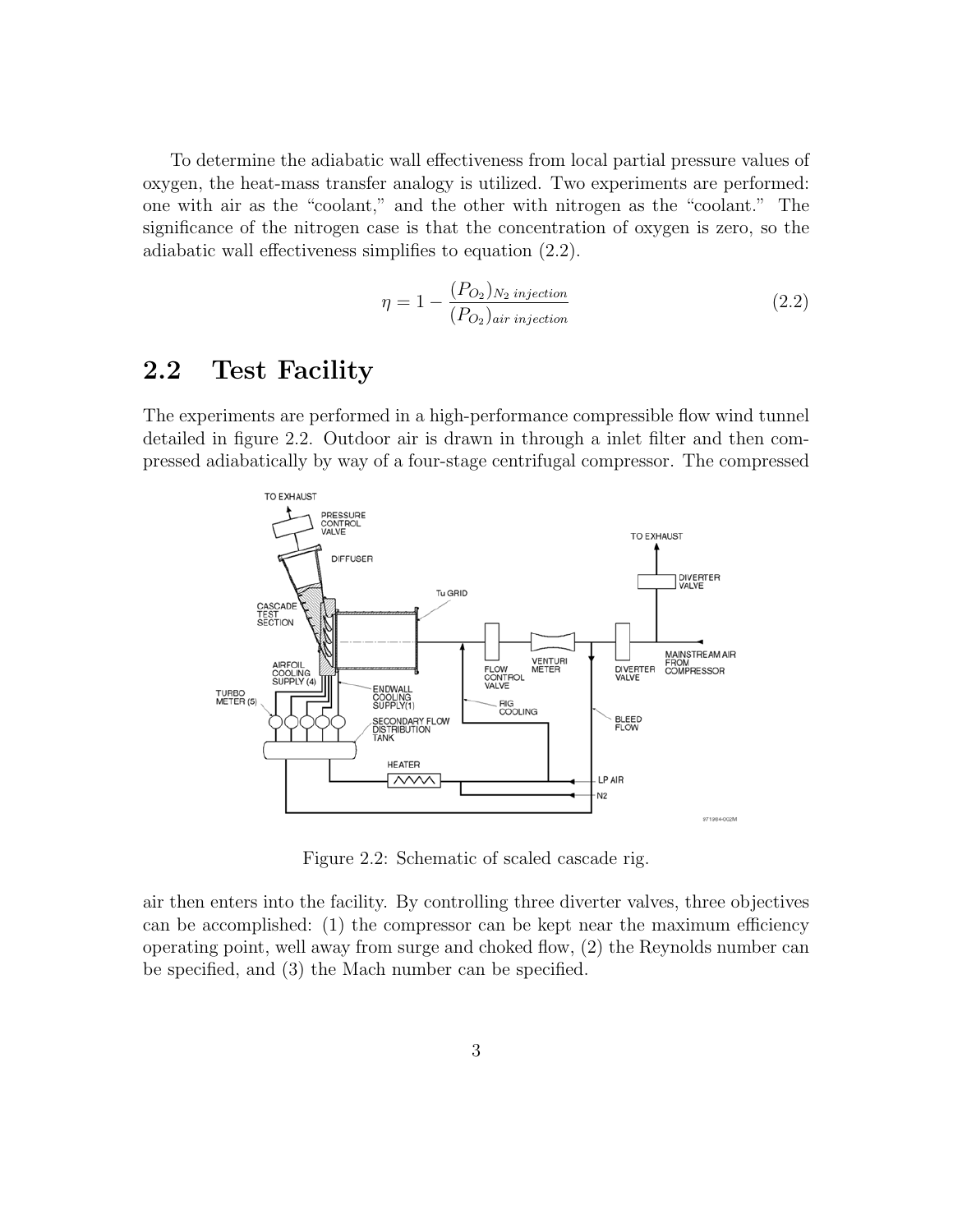### 2.3 Experimental Results

A subset of the experimental results are presented in figure 2.3. The results show the trend of phantom cooling on the endwall surface as the mass flow ratio (MFR) is increased. In this set of runs, vane I showerhead and suction side injection, and vane II showerhead and pressure side injection are all present. The active endwall region is clearly indicated between the two vanes and is bordered by the thick black lines.



Figure 2.3: Endwall adiabatic wall effectiveness for vane I showerhead and suction side injection, and vane II showerhead and pressure side injection.

While this is only a small subset of the complete set of results in this study, it shows the most important trends and findings. First, it was found that the pressure side injection had a much greater phantom cooling effect than the suction side injection. This is expected due to the endwall crossflow present which sweeps flow from pressure to suction side. Only in the very high MFR cases was the suction side injection over to overcome the crossflow. The second major finding is that the MFR is the most important parameter which determines the significance of the phantom cooling effect on the adjacent endwall. For typical values found in an engine closer to 2 %, a moderately sized area of the endwall surface is significantly cooled, whereas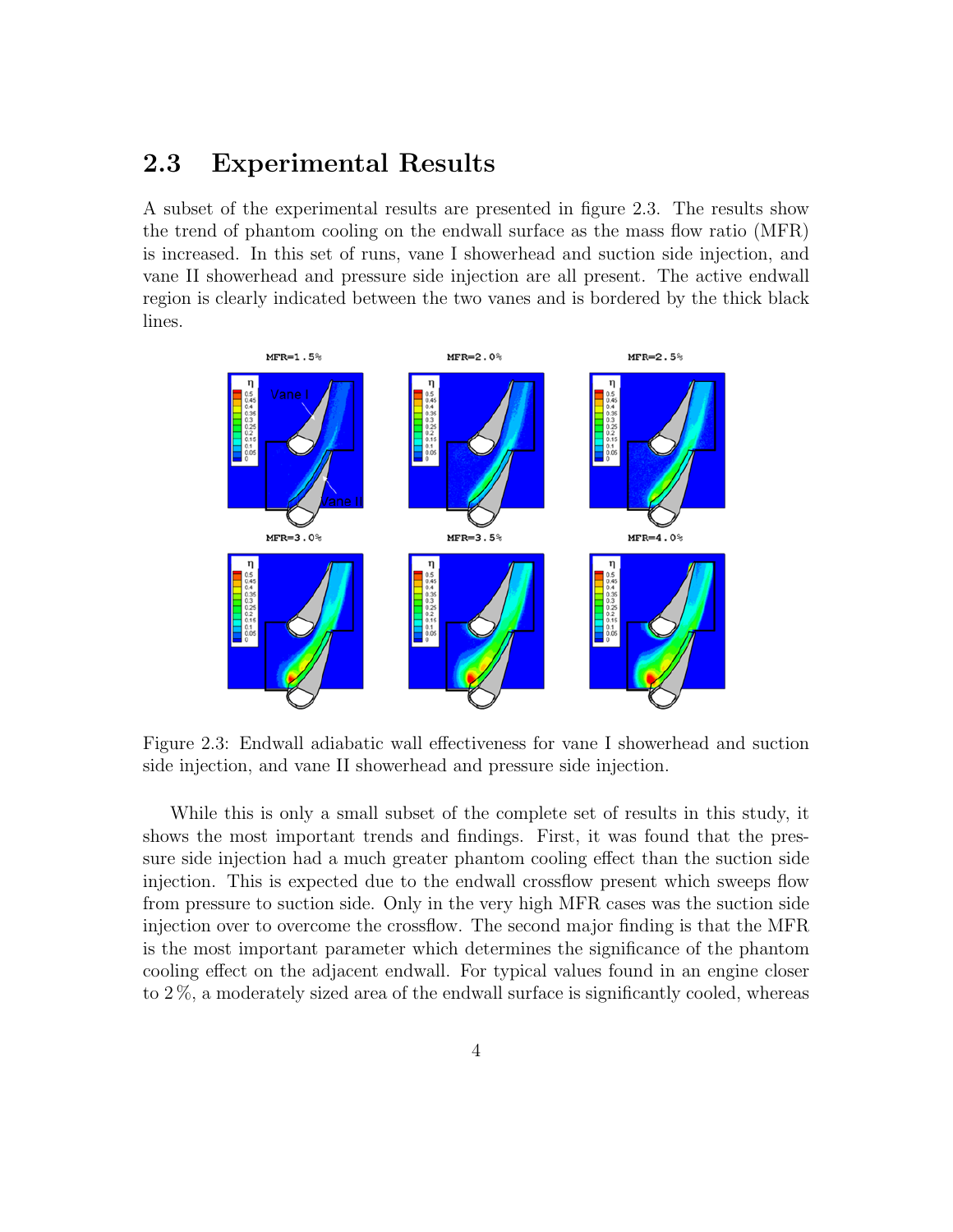around 4 %, the vast majority of the endwall surface is significantly cooled. The third major finding is that, generally speaking, the phantom cooling effect from pressure side coolant injection on the adjacent endwall surface is a non-negligible effect. This means that if these results are utilized properly, the turbine cooling scheme could be further optimized by a significant margin in these regions.

### 2.4 Scaled Cascade Heat Exchanger Addition

In the past 18 months, the compressor for the scaled cascade facility was upgraded. This was beneficial for the project in that it brought the Reynolds number and Mach number closer to real engine conditions. However, the upgraded compressor undergoes a more significant pressure rise, which gives rise to larger mainflow temperatures in the tunnel due to the increased heat of compression. This poses a problem for the pressure sensitive paint technique. At greater temperatures, less light intensity is observed and the resulting images are relatively noisier. This issue is amplified in the summer when the compressor inlet temperatures are increased. Since the compressor upgrade was been completed, quality pressure sensitive paint results have only been achievable in the winter time. Therefore, it was decided to add a system to cool the air temperature in the tunnel, such as a heat exchanger.

#### 2.4.1 Heat Exchanger Requirements

In order to design and select a heat exchanger, specific requirements were required. The following represent the primary requirements for the heat exchanger: (1) handle up to 7000 SCFM of air, (2) cool air by at least  $30 °$ F or below  $170 °$ F, and (3) limit the air side pressure drop to 0.5 psi.

#### 2.4.2 Heat Exchanger Design

There were two key decisions involved in designing the heat exchanger to cool the airflow in the scaled cascade rig: the type of heat exchanger and the type and source for the coolant. Since these decisions cannot be made independently, the decision making process was iterative.

#### Selected Heat Exchanger

An air-to-water finned-tube heat exchanger was selected as deoicted in figure 2.4. A finned tube design is a typical, economical design for cooling air. The primary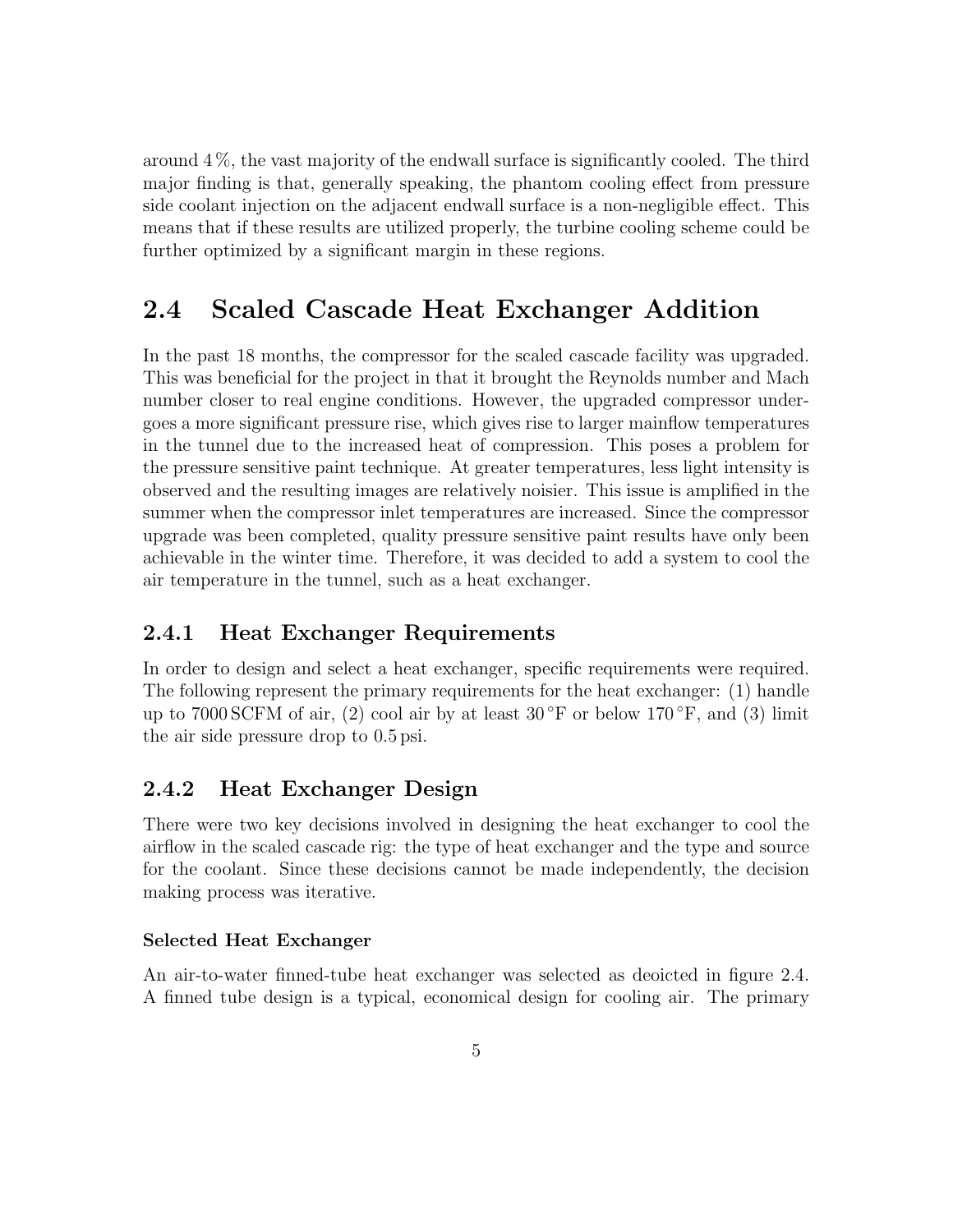alternatives were shell-and-tube (not as economic) designs or air-to-air (not as space efficient) cooling designs.



Figure 2.4: Xchanger Inc., C-275 Fin-Tube Core Heat Exchanger.

#### Coolant Source Selection

It was decided to use a cooling tower water source that is currently in service at Solar Turbines as depicted in figure 2.5. The primary alternative would have been a closed



Figure 2.5: Schematic of the cooling tower water loop and operation.

loop chiller unit. Since the temperature drop requirement was not significant, there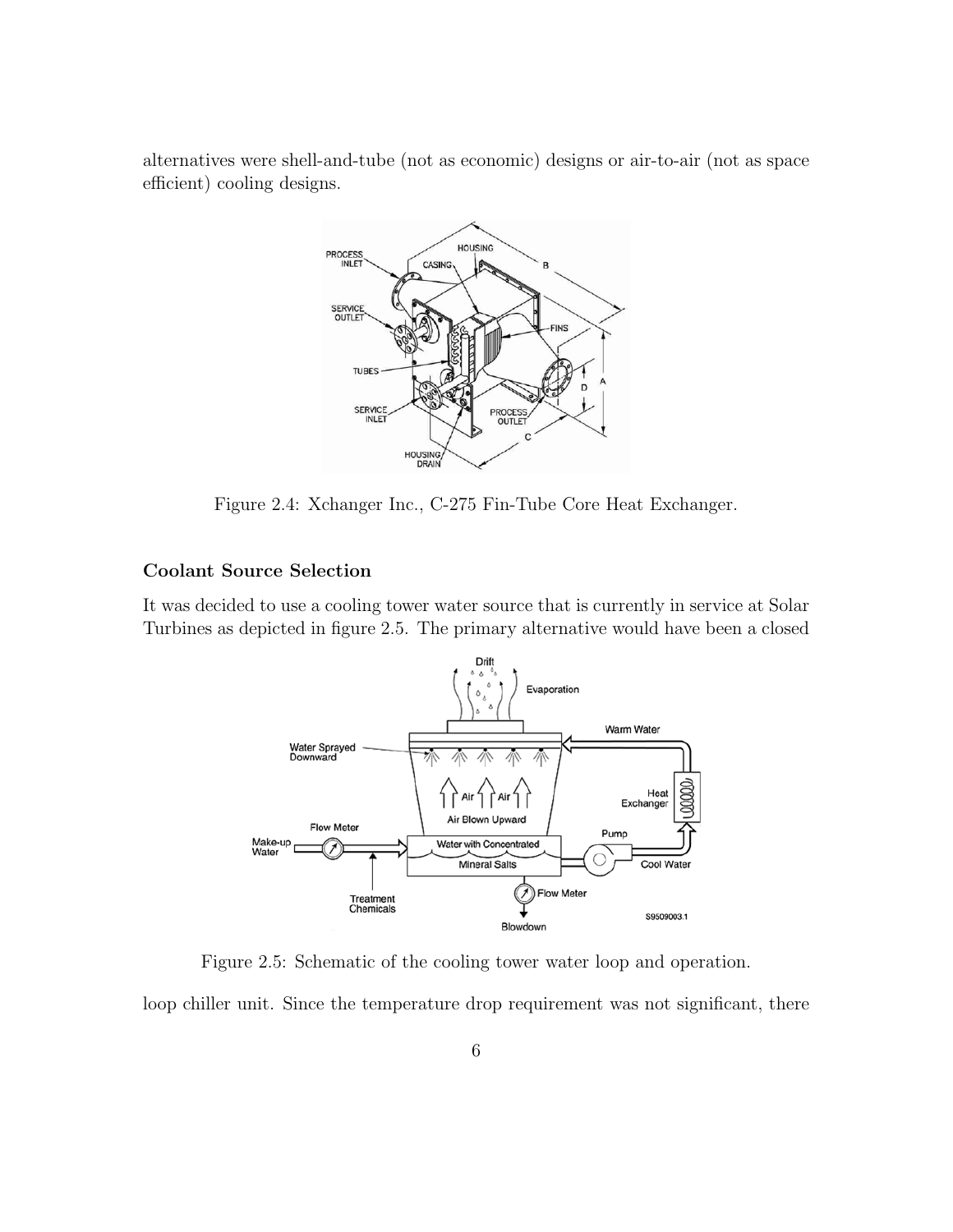is little thermal advantage to using the chiller unit. The primary advantage in the chiller unit is decreased fouling in the closed water loop. The primary disadvantage is greatly increased costs, both upfront and ongoing. Considering the pros and cons, it was determined that the cooling tower made the most sense.

#### 2.4.3 Heat Exchanger Performance

The heat exchanger's thermal performance is predicted for various levels of fouling in figure 2.6. For all reasonable fouling levels, the required performance specifica-



**Heat Exchanger Performance** 

Figure 2.6: Heat exchanger temperature drop for various water flow rates and fouling factors.

tions are met. If the cooling tower unit is maintained properly, the heat exchanger performance should follow close to the "Treated Water" curve, however, it is noted that due to high dissolved salt concentrations in the cooling tower loop, scaling is a concern and the performance may likely be closer to the "Intermediate Fouling" case. At 8000 SCFM, the pressure drop through the heat exchanger is only 0.07 psi, which is more than adequate and won't significantly affect the performance in scaled cascade rig.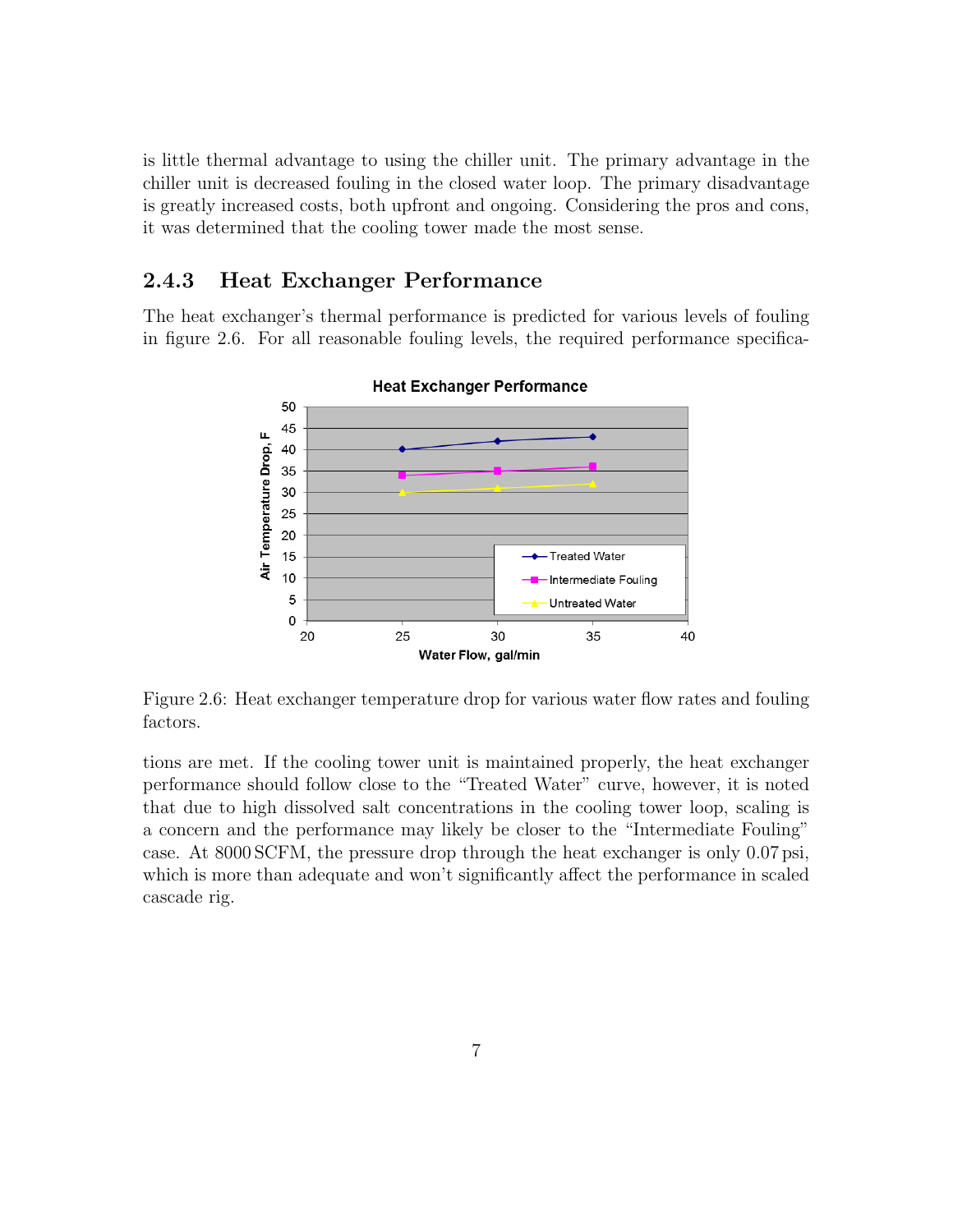## 3 CFD Study

The computational fluid dynamics software ANSYS CFX is used to study the phantom cooling effect on the blade surface cooled by spent cooling from an upstream vane. The airfoil shape used in this study is representative of a typical, highperformance, modern first stage blade design. The only parameter that is varied is the coolant injection velocity ratio from the upstream vane, which also changes to relative coolant approach angle. Note that while the velocity ratio is changed, the coolant mass flow is fixed. A subset of the flow domain is shown in figure 3.1. Note



Figure 3.1: CFD model volume.

that the eight upstream holes represent the coolant injection locations for this study. A static mesh is used to simulate the actual rotating engine, and only one hole is activated at once, so there are eight cases per each upstream coolant injection velocity ratio. The results from these eight cases are averaged to determine the approximate performance for the rotating rig.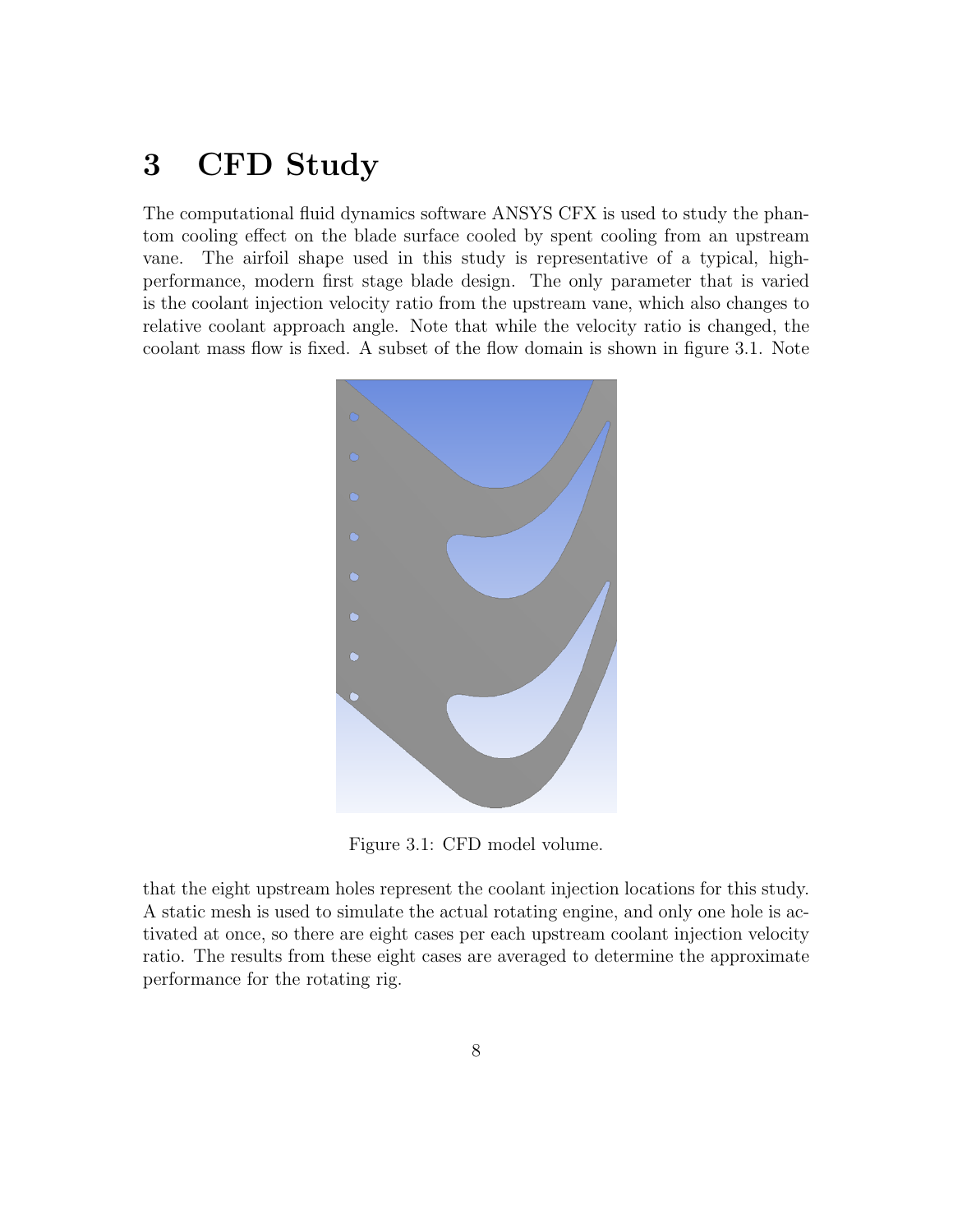### 3.1 Results



The results for the case when hole 3 is activated is shown in figure 3.2. In this case, it

Figure 3.2: Temperature contour at blade mid-span for cooling hole three activated.

can be seen that the upstream coolant has a significant cooling effect on the suction side of the top blade. Note that this is an atypical case, and that on average the upstream coolant does not cool the blade wall to this extent. The adiabatic wall effectiveness is calculated using the proper compressible definition shown in equation (3.1).

$$
\eta = \frac{T_{aw} - T_{\infty r}}{T_{c0} - T_{\infty r}}\tag{3.1}
$$

The final results are shown in figure 3.3. It was found that the lowest upstream velocity ratio case,  $VR = 0.4$ , leads to the greatest film cooling effect. This may be surprising at first glance, as, typically, greater velocity ratios, and thus momentum ratios, lead to improved film-cooling. The explanation is that the lower velocity ratio case actually corresponds to the greater *relative* velocity ratio, which is more physically significant than the velocity ratio defined from two different reference frames. Generally, the coolant did a very poor job at cooling the pressure side of the downstream blade surfaces, with the adiabatic wall effectiveness values falling roughly below  $1\%$  for all three cases. The coolant did a better job at cooling the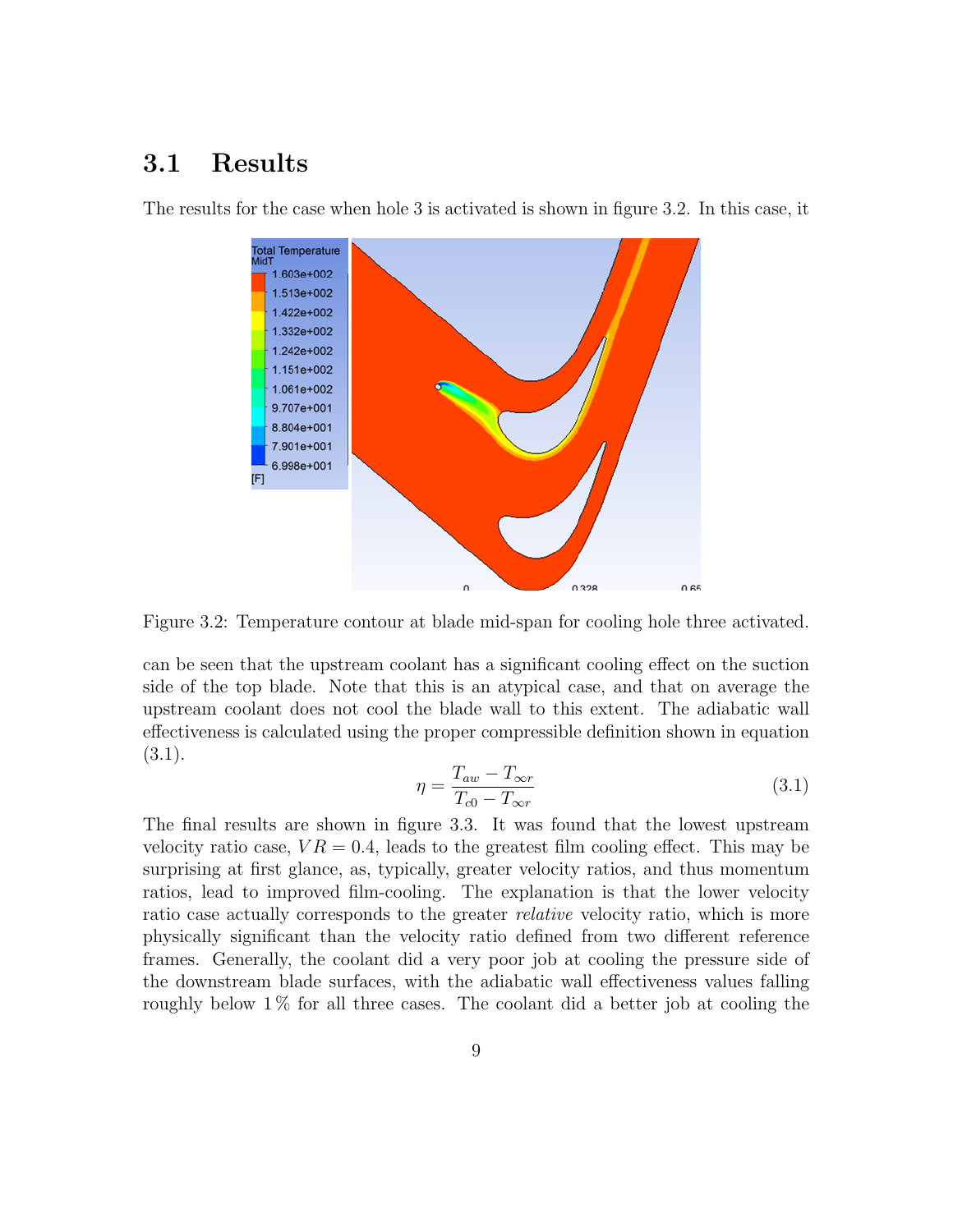

Figure 3.3: Adiabatic wall effectiveness for three velocity injection ratios.

suction side surfaces with adiabatic wall effectiveness values approaching 3 % for the lowest velocity ratio. However, overall, it was found that the phantom cooling of a downstream blade from the upstream spent coolant on a vane is a very weak effect and is likely not significant enough to consider in designing a turbine cooling scheme.

## 4 Conclusions

With the push to continually optimize and approach the limits on cooling schemes in gas turbine engines, less significant cooling phenomena, such as phantom cooling, are beginning to receive attention in recent literature. The hypothesis going into these phantom cooling studies "Treated Water"was that phantom cooling was an insignificant effect and was not worth accounting for. For phantom cooling on a downstream blade from spent upstream coolant, it is indeed arguable that the cooling effect is too weak to be worth considering. However, for the phantom cooling effect in which vane wall coolant cools the adjacent endwall, the effect is significant and worth accounting for in designing an endwall cooling scheme. In general, a more optimized cooling scheme leads to a more reliable gas turbine and/or greater turbine efficiencies and power output, so these small incremental potential improvements to a gas turbine cooling scheme are always worth considering and studying.